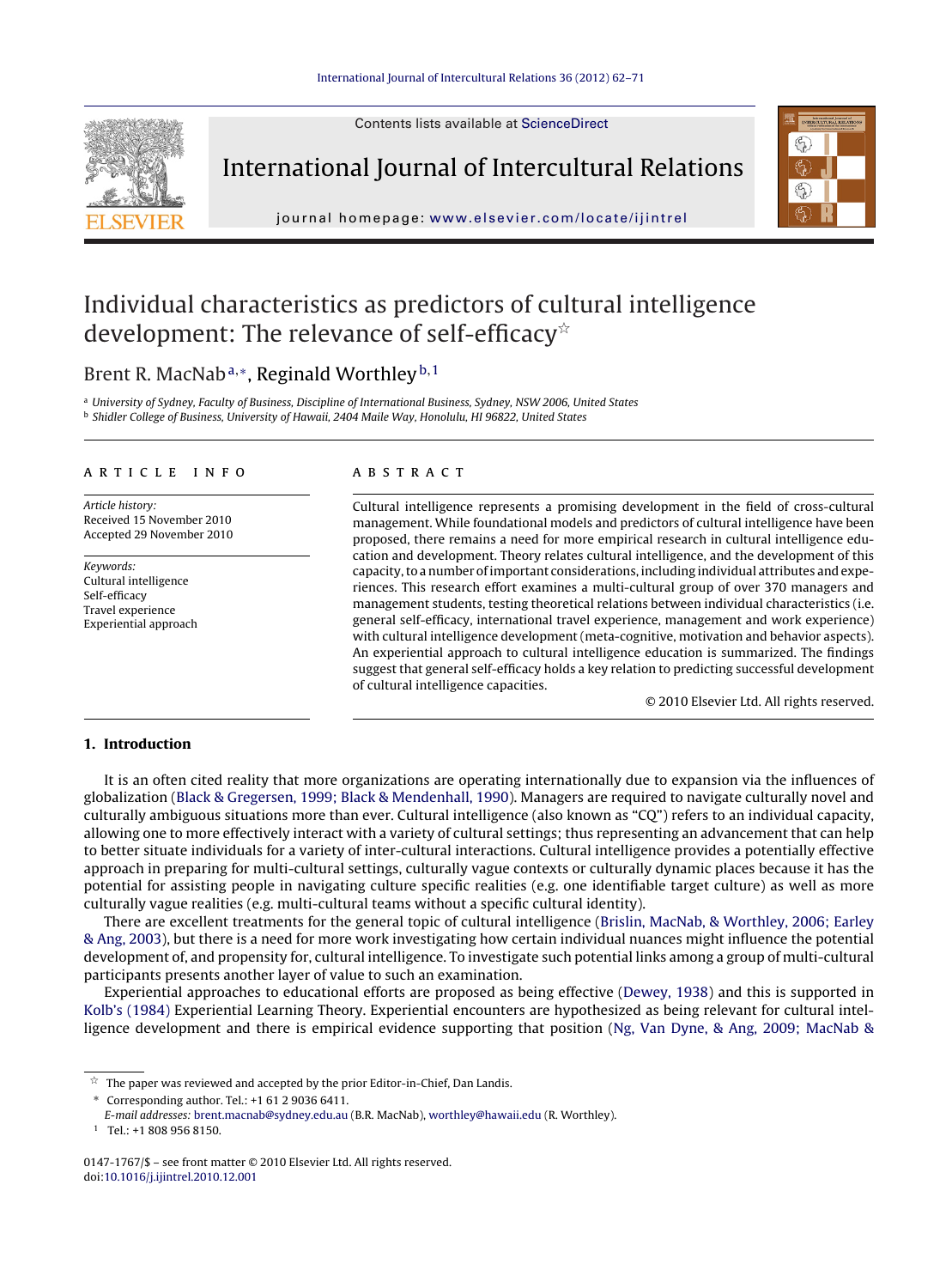[Worthley,](#page--1-0) [2010\).](#page--1-0) As specified by the method summarized in this manuscript, experiential education holds potential advantages over experiential learning because of greater instructor involvement and reduced opportunity for mis-education [\(Itin,](#page--1-0) [1999;](#page--1-0) [MacNab](#page--1-0) [&](#page--1-0) [Worthley,](#page--1-0) [2010\).](#page--1-0)

Theoretically, experts in the field of cross-cultural training have suggested that individual attributes and traits are poten-tially important in cultural intelligence development [\(Brislin](#page--1-0) et [al.,](#page--1-0) [2006;](#page--1-0) [Ng](#page--1-0) et al., [2009\)](#page--1-0) and more generally to multi-cultural performance [\(Burke,](#page--1-0) [Watkins,](#page--1-0) [&](#page--1-0) [Guzman,](#page--1-0) [2009\).](#page--1-0) [Kolb's](#page--1-0) [\(1984\)](#page--1-0) Experiential Learning Theory suggests that individual life experience could have an influence on propensities toward cultural intelligence. Because cultural intelligence is a relatively new topic, more research is needed to investigate the relation of individual characteristics, such as self-efficacy, to the concept of cultural intelligence.

Self-efficacy has been proposed relevant as an antecedent to CQ development ([Earley](#page--1-0) [&](#page--1-0) [Ang,](#page--1-0) [2003;](#page--1-0) [Earley](#page--1-0) [&](#page--1-0) [Peterson,](#page--1-0) [2004\)](#page--1-0) yet little research has been produced to empirically examine this. Self-efficacy has also been proposed as an important antecedent for development of cultural competence and in social learning contexts [\(Bandura,](#page--1-0) [1977a\).](#page--1-0) More clearly understanding this relation to CQ development is one important motivation of this paper.

The remainder of this work: (1) summarizes the concept of cultural intelligence; (2) examines theory supportive of hypotheses examining certain individual characteristics, such as international travel and work experience as well as selfefficacy, to cultural intelligence development indicators; (3) overviews an experiential method to cultural intelligence development; and (4) discusses the findings and suggests the relevance of such findings to organizations as related to education, training and candidate selection.

#### **2. Cultural intelligence**

Cultural intelligence refers to individual capacities which enable one to interact effectively with others from different cultural backgrounds and in different cultural contexts [\(Brislin](#page--1-0) et [al.,](#page--1-0) [2006\).](#page--1-0) Cultural intelligence represents the capability to be effective across and within cultures [\(Ng](#page--1-0) [&](#page--1-0) [Earley,](#page--1-0) [2006\)](#page--1-0) and people can be taught these skills [\(MacNab](#page--1-0) [&](#page--1-0) [Worthley,](#page--1-0) [2010;](#page--1-0) [Ng](#page--1-0) et [al.,](#page--1-0) [2009;](#page--1-0) [Tan](#page--1-0) [&](#page--1-0) [Chua,](#page--1-0) [2003\).](#page--1-0)

The concept of cultural intelligence can be linked to earlier foundational work in cross-cultural training. For example, [Brislin](#page--1-0) [\(1993\)](#page--1-0) identified three areas as critical in developmental cross-cultural effectiveness: thinking, emotions and behaviors. Earley and colleagues developed a three-part model of cultural intelligence with cognitive/meta-cognitive, motivation and behavior components (see [Earley](#page--1-0) [&](#page--1-0) [Ang,](#page--1-0) [2003;](#page--1-0) [Earley](#page--1-0) [&](#page--1-0) [Peterson,](#page--1-0) [2004\).](#page--1-0) An alternative model was developed [\(Thomas](#page--1-0) [&](#page--1-0) [Inkson,](#page--1-0) [2003\)](#page--1-0) with knowledge, mindfulness and behavior as the three components. While these models all hold value, the Earley approach is used for this study due to both its establishment as a sound theoretical model and because there are related instruments for measuring the construct ([Ang,](#page--1-0) [Van](#page--1-0) [Dyne,](#page--1-0) [Koh,](#page--1-0) [&](#page--1-0) [Ng,](#page--1-0) [2004;](#page--1-0) [MacNab,](#page--1-0) [Worthley,](#page--1-0) [&](#page--1-0) [Brislin,](#page--1-0) [2007\).](#page--1-0)

The cognitive component of the model refers to awareness, self-awareness and knowledge. This component also includes a meta-cognitive component which relates to thinking about thinking and related strategy [\(Earley](#page--1-0) [&](#page--1-0) [Peterson,](#page--1-0) [2004\).](#page--1-0) Examples within this component of the model would include a basic knowledge that culture exists, one's own cultural background, stereotypes one holds about other cultures and how this influences one's perspective and thinking. It has been suggested that this aspect of cultural intelligence should be the first step in developmental training [\(Thomas](#page--1-0) [&](#page--1-0) [Inkson,](#page--1-0) [2003\).](#page--1-0) For this reason, as clarified in the methods section, the intervention training for this study starts with this component.

The motivation component refers to perseverance and appropriate goal setting related to cultural interaction ([Earley](#page--1-0) [&](#page--1-0) [Peterson,](#page--1-0) [2004,](#page--1-0) [p.](#page--1-0) [17\).](#page--1-0) An example within this component would be not giving up too soon in relation to the increased challenge and stress related to inter-cultural activity. Inter-cultural activity in general is comparatively more challenging and stressful than intra-cultural interaction. Because of different value systems and different "scripts" there are increased opportunities for misunderstanding and confusion. Inter-cultural activity is hard work and requires a level of motivation to continue engagement.

The behavior component refers to the ability to consciously adjust or adapt behaviors suitable to the cultural environment. This includes aptitude to determine where new behaviors are needed and how to execute these effectively. An example would be adjusting one's specific manner of communicating to more effectively interact with host nationals. In this component of cultural intelligence, a person might adapt the different scripts of the host culture in order to socially interact more effectively.

#### 2.1. Cultural intelligence education

Cultural intelligence education describes efforts and interventions designed to improve the inter-cultural capabilities of individuals or groups, allowing for more effective interaction in a variety of cultural settings. These education efforts are designed to create a more culturally enabled person, ideally affecting all areas of cultural intelligence: cognitive/metacognitive, motivation and behavior.

Cultural intelligence education as a process is something that has been generally developed in other work ([Earley](#page--1-0) [&](#page--1-0) [Ang,](#page--1-0) [2003;](#page--1-0) [Earley](#page--1-0) [&](#page--1-0) [Peterson,](#page--1-0) [2004;](#page--1-0) [MacNab](#page--1-0) [&](#page--1-0) [Worthley,](#page--1-0) [2010;](#page--1-0) [MacNab](#page--1-0) et [al.,](#page--1-0) [2007;](#page--1-0) [Thomas,](#page--1-0) [2006\).](#page--1-0) Generally, the related training process initiates with basic cultural awareness/knowledge which would be found in the cognitive parameter of cultural intelligence and this would assist the individual to adapt appropriate behavioral adjustments ([Thomas,](#page--1-0) [2006\).](#page--1-0) This